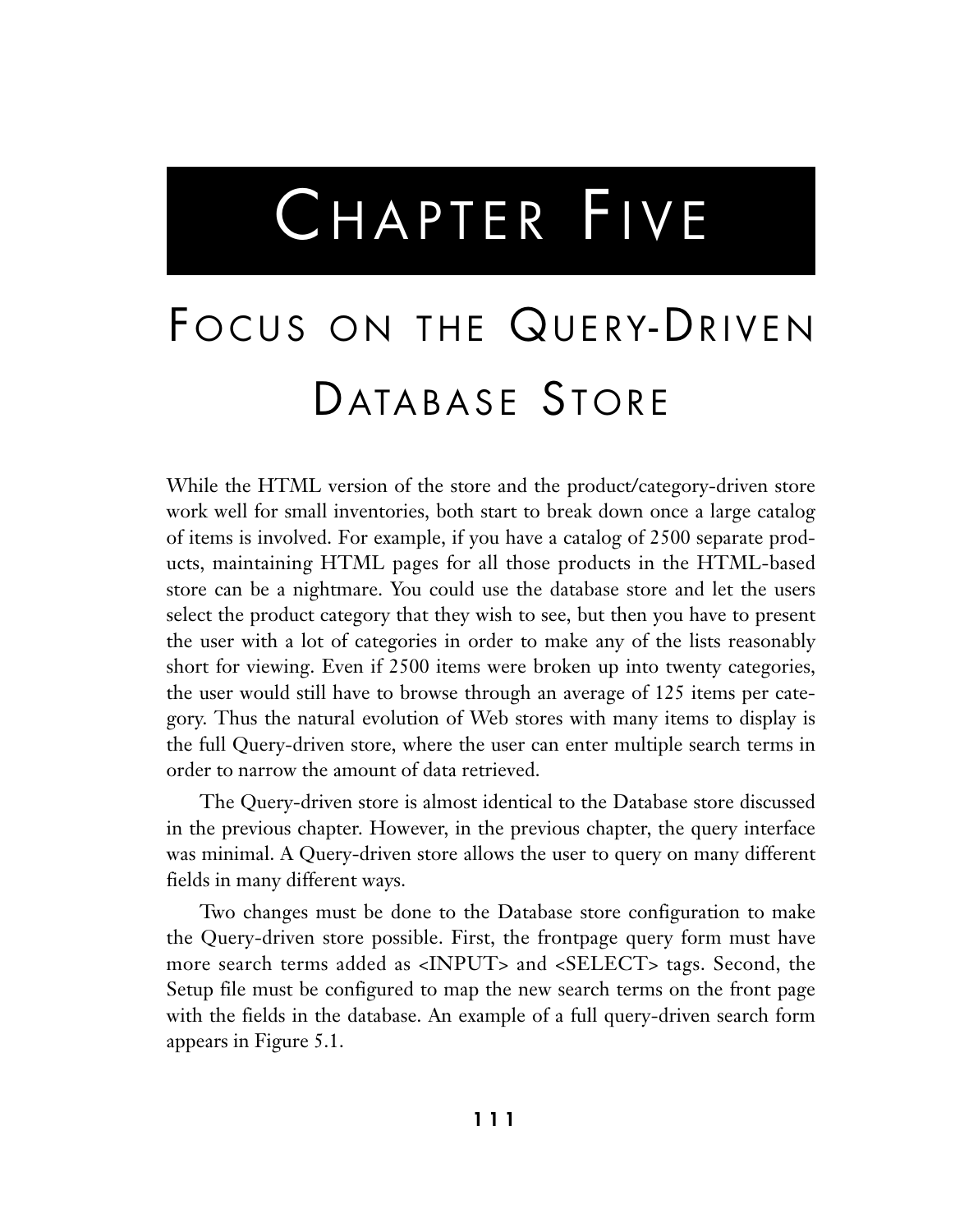| , Netscape - (Selena Sul's Moure Market)<br><b>City</b><br>па<br>aQ.<br><b>Spinist</b><br><b>TOM</b><br><b>Educa</b>                                                                                                                                                                                                                                                                                                                                                                                                                                                                                                                                         | $-10x$<br>Gr Doknak: Oplos: Director Window Mdb<br>寍<br>薀<br>$^{12}$<br>Open |  |
|--------------------------------------------------------------------------------------------------------------------------------------------------------------------------------------------------------------------------------------------------------------------------------------------------------------------------------------------------------------------------------------------------------------------------------------------------------------------------------------------------------------------------------------------------------------------------------------------------------------------------------------------------------------|------------------------------------------------------------------------------|--|
| Gate Vie / Yanan pountmain com/rgilte/Web_stars/rath_stare.og                                                                                                                                                                                                                                                                                                                                                                                                                                                                                                                                                                                                |                                                                              |  |
| <b>MEME MART</b>                                                                                                                                                                                                                                                                                                                                                                                                                                                                                                                                                                                                                                             | Memotic elements at a price you can afford<br>ENENYA SORS                    |  |
| Welcome to Selena Suf's Mente Malows Digital Masket where you will find all the<br>responses pound post of the build a vest collection of diverse and visibat sense. Fed.<br>five to browns our want rubdogs of memotic components from our unceally rumplete<br>sonas aphabet to our respect inventory of arabic sumerals. Plus, howeve surall new<br>reflection of preferented words and memor. Energy to your hearts content and please<br>fed aufr smaking sa your reciti card information, shipping address, medical history,<br>driving records and social security member.<br>Input search criteria to generate a customized list of product<br>pages |                                                                              |  |
| Preshert                                                                                                                                                                                                                                                                                                                                                                                                                                                                                                                                                                                                                                                     | Werds                                                                        |  |
| Kesword                                                                                                                                                                                                                                                                                                                                                                                                                                                                                                                                                                                                                                                      | The Letter A.                                                                |  |
| Exact Match (Whole word<br>match??                                                                                                                                                                                                                                                                                                                                                                                                                                                                                                                                                                                                                           |                                                                              |  |
| Case Sensitive?                                                                                                                                                                                                                                                                                                                                                                                                                                                                                                                                                                                                                                              |                                                                              |  |
| Lowest Price to Search Fer-                                                                                                                                                                                                                                                                                                                                                                                                                                                                                                                                                                                                                                  |                                                                              |  |
| Highest Price to Search For                                                                                                                                                                                                                                                                                                                                                                                                                                                                                                                                                                                                                                  | 29.99                                                                        |  |
| Sabmit Kayword<br><b>July 19</b><br>$\omega$                                                                                                                                                                                                                                                                                                                                                                                                                                                                                                                                                                                                                 |                                                                              |  |

**Figure 5.1** Query-driven frontpage*.*

# **Changes to the Setup File**

The changes to the setup file are nearly identical to the changes discussed in Chapter 4 (The standard Database Store). However, with the query driven database store, you must pay more attention to the database query related variables. The setup file **web\_store.setup.db.table** contains an example template of a query-driven store. In addition to providing a query interface, this setup file contains minor cosmetic changes designed to make the resulting product list display as a table. A description of the variables that differ in the Querydriven Web store are described below.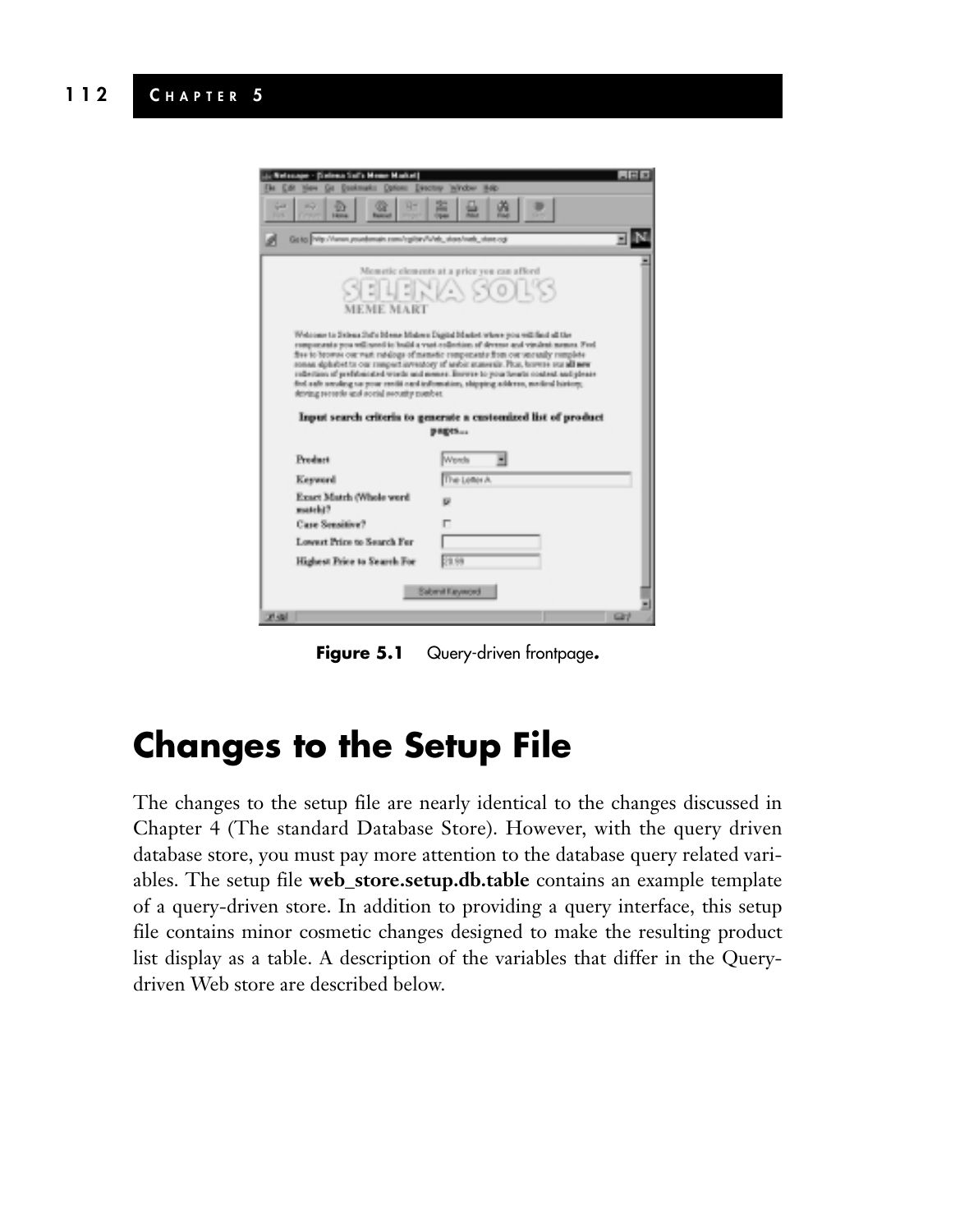#### **Database-Related Changes to the Setup File**

**@sc\_db\_query\_criteria** is an array containing the criteria that defines the logic used to search the database. Each element in this array is a pipe-delimited set of fields. The fields correspond to the possible query search terms. Sample code that defines this variable is shown below from **web\_store.setup.db.table.**

```
@sc_db_query_criteria =
("query_price_low_range|2|<=|number",
 "query_price_high_range|2|>=|number",
 "product|1|=|string",
 "keywords|1,2,3,4,5|=|string");
```
The first field of each element in the array is the form variable name that this search term should match against. Remember, search terms are entered by the user on the frontpage form. Thus you will need to come up with a form field name that is used as a particular search term. For example:

<INPUT TYPE=text NAME=query\_price\_low\_range>

would be a sample form input field corresponding to the first element in the **@sc\_db\_query\_criteria** array shown above.

The second field contains a comma-delimited list of the indexes in the database row that correspond to the database fields the criteria applies to. For instance, in the example above, the values **1,2,3,4,5** would signify that the second, third, fourth, fifth, and sixth fields from the database will be compared against the **keywords** form variable.



Remember, fields in PERL start counting at zero. The first field is really field number 0. Thus the second field is referred to as field number 1. The third field is referred to as field number 2. The fourth field is referred to as field number 3. The fifth field is referred to as field number 4 and finally, the sixth field is referred to as field number 5.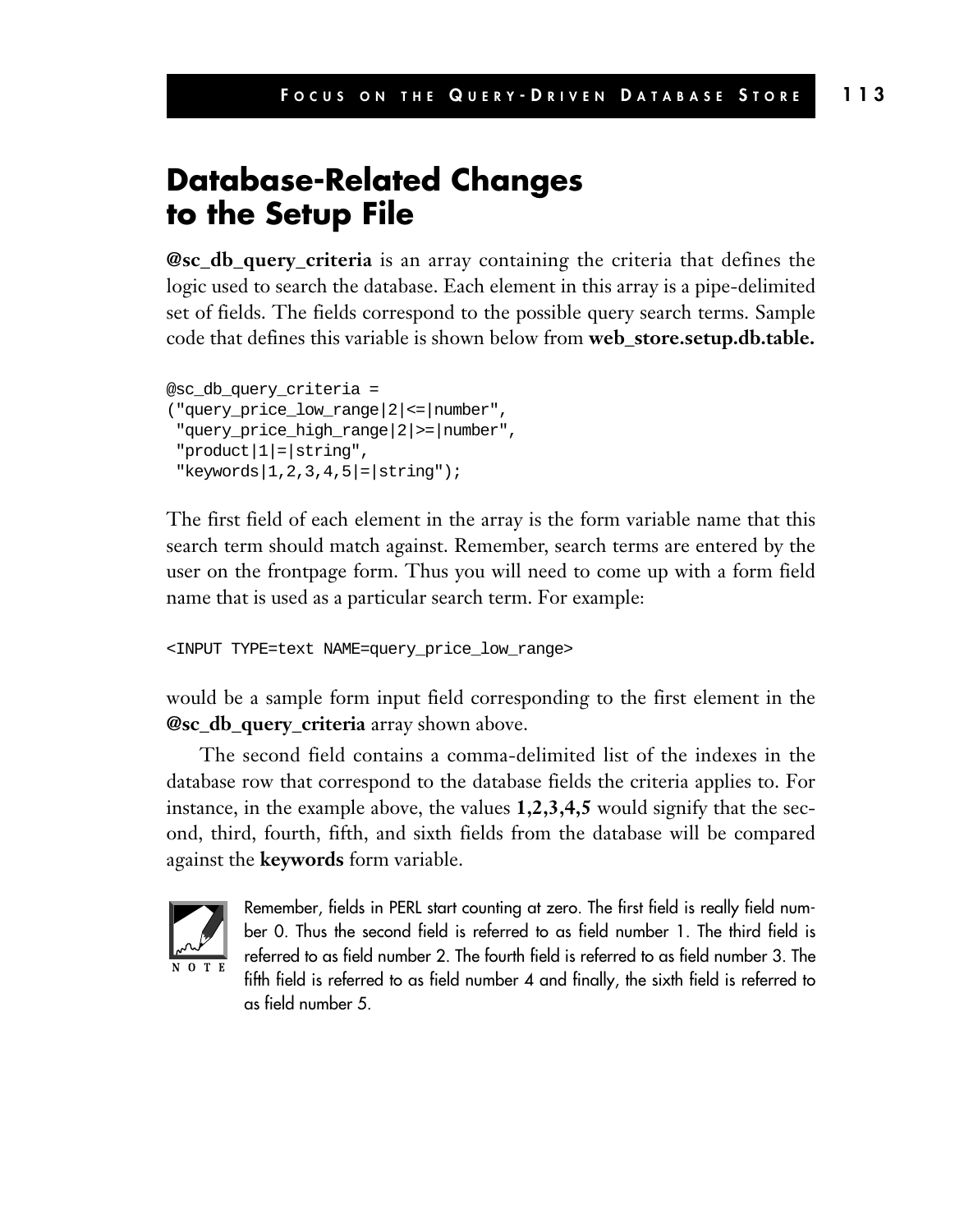In the Setup file, the **%db** associative array can be used to determine which indexes apply to which database field numbers. This use of **%db** was discussed previously in Chapter 2 and Chapter 4.

The third field contains the operator that will be used to compare the form field to the database fields. Possible operators include greater than (>), greater than or equal to  $(\geq)=$ , less than  $(\leq)$ , less than or equal to  $(\leq=)$ , equals  $(=)$ , or not equals (!=). The operators are applied with the form variable on the left-hand side and the database fields on the right hand side. If there is more than one database field specified, then the operator will be applied once to each database field.

For example, if the form variable name was **expiration\_date** and the database index for the expiration date was 3, then the equals operator would be applied just as the pseudocode example below shows.

```
if ([EXPIRATION DATE]=[FIELD #3 IN DATABASE)
{
  [WE FOUND A MATCH]
}
```
Finally, the fourth field is the data type of the fields we are comparing. The values for the data type can be date, number, or string—a most important point. For example, if you mistakenly specified a numeric value as a string, and the user types in a number—**30,** for example—while the value in the database is actually **30.00**, a string comparison will reveal that the string **30** is definitely not equal to the string **30.00.** But if you had compared these two strings as numbers, then they would actually match correctly. The number **30** is equal to the number **30.00.** Figure 5.2 graphically illustrates the structure of elements in the query criteria array.

The data type, therefore, can be thought of as affecting how the comparison operators perform their job. If the data type is a number, then the form field and database fields are compared as straight numbers. If the data type is a string, then the fields are compared as strings. If the data types are dates, then they are converted to a date format to know whether one date actually occurs before, after, or is equivalent to another date.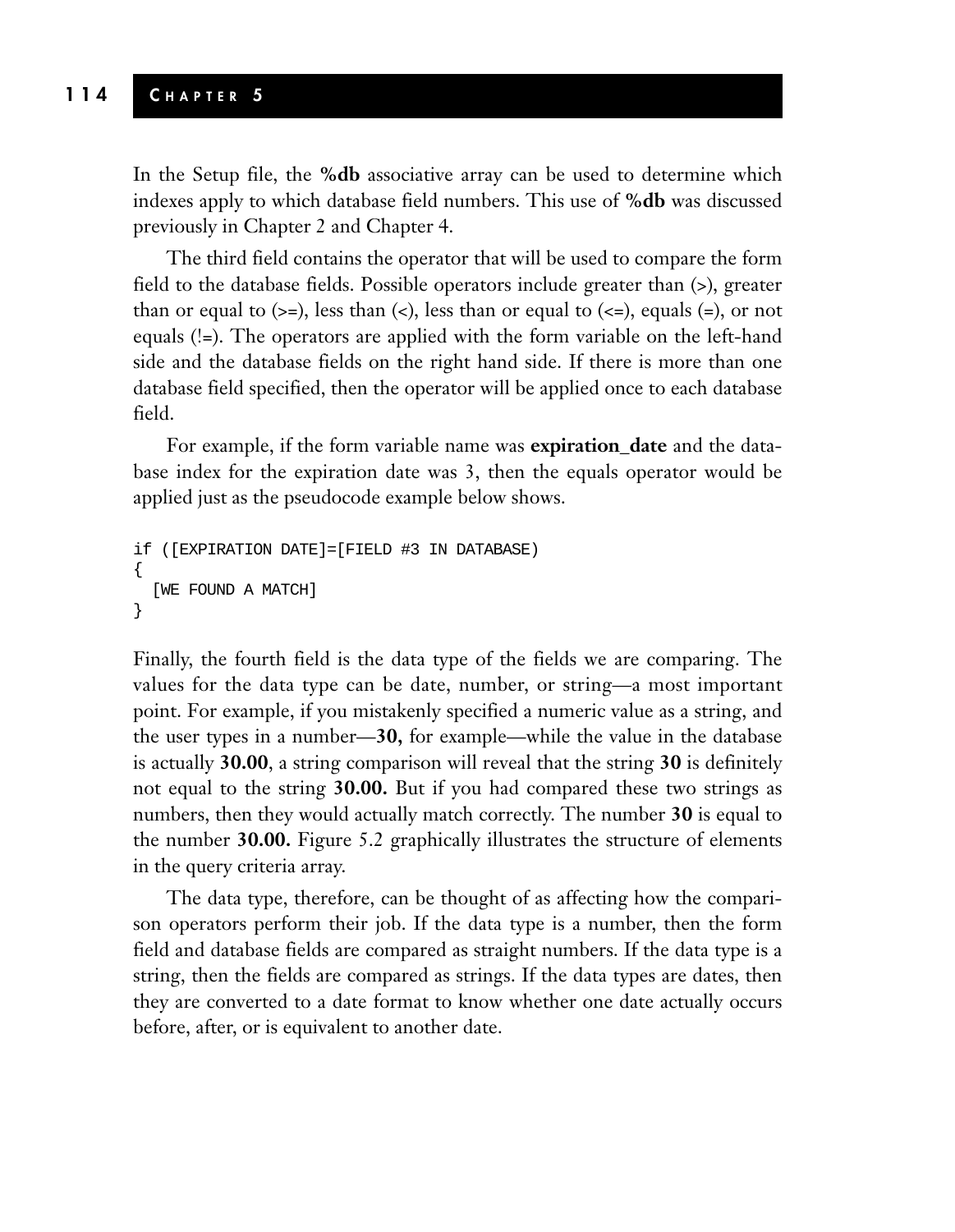

Figure 5.2 Query criteria array structure.

There is one exception to the way operators work. If the data type is a string and the operator is equal  $(=)$ , then two extra form variables alter the way the string equality is performed: **exact\_match** and **case\_sensitive.**

By default, string equality matching is *fuzzy.* That is, the match is performed in a case-insensitive manner and the keywords that are typed into the form variable have the ability to satisfy *partial-word matches*—if the keyword matches part of a word in the database, then the match is considered successful.



During string equality matches, the words that are typed as form input are separated by white space (including spaces, tabs, and carriage returns). The Web store script actually considers each word separately and searches on them individually. All the words typed into the form variable must match the database fields in order to consider the match to be successful.

The string equality comparison is case insensitive only if the form variable, **case\_sensitive**, is equal to **on**. This generally happens if you have an <INPUT> form variable of TYPE **checkbox** and NAME equal to **case\_sensitive** that has been checked on. You can also force case sensitive searches by including a hidden field on the form with a name of **case\_sensitive** and the value of on. An example of the HTML code for this tag appears below:

```
<INPUT TYE=checkbox NAME=case_sensitive>
```
Furthermore. the string equality comparison matches only whole words to whole words if the form variable **exact\_match** is equal to **on**. Like **case\_sensi-**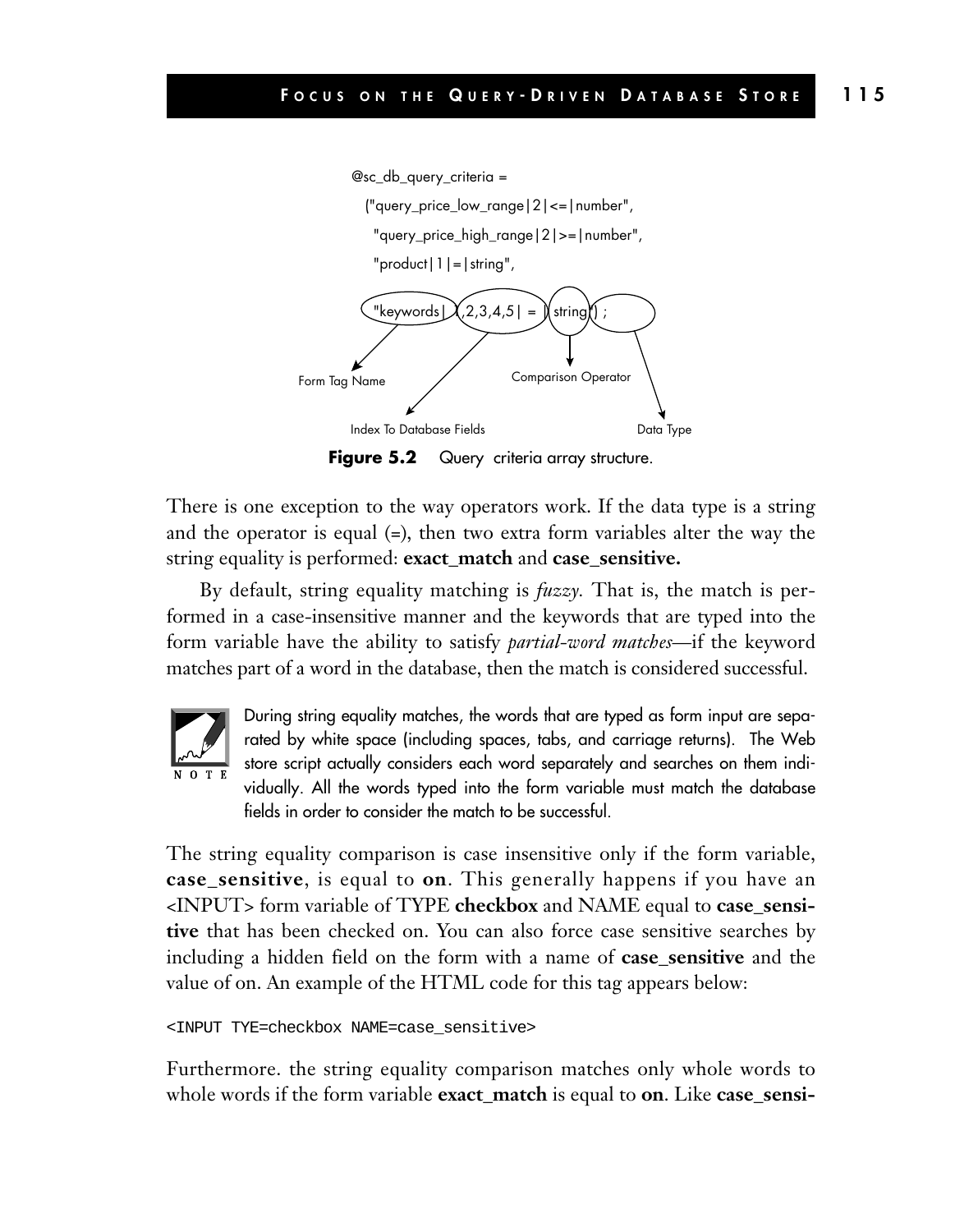#### **116 C HAPTER 5**

**tive**, you will usually place this form variable on the form as an <INPUT> tag of type checkbox such as the following HTML code:

#### <INPUT TYPE=checkbox NAME=exact\_match>

Finally, it is important to note that the query criteria is additive with regards to narrowing down what the user sees. For example, if there are two separate elements that are being queried on, then a record in the database must successfully satisfy both selection criteria before being considered a totally successful match. In other words, the elements follow the and rule. The first element and any other elements must match together.

Also, only form fields that have values are compared against the query criteria. For example, even if the query criteria has an element that matches the Price field of the database, if the user has not entered a price to match against, then the price will not be considered part of the query. This makes sense because generally we want to give the user the ability to pick and choose what combination of fields on the form will enter into the query results. Furthermore, as the user fills in more and more fields, the query will become additively more and more restrictive.

In summary, the first field is the form variable **NAME**, the second field contains the index to the database fields being compared, the third field is the comparison operator to use, and the fourth field is the data type. In addition, when the query is actually performed on the database, only fields that have been entered by the user enter into the query results. As the user fills in more query fields on the query form, the query becomes more restrictive because more criteria has been entered by the user. The section below goes into the details of possible ways to configure the **@sc\_db\_query\_criteria** variable to suit the most common cases.

#### **Cosmetic Changes to the Setup File**

The variables that display the resulting product pages were altered in **web\_store.setup.db.table** to display the results of the query using an HTML table view. The three affected variables are **\$sc\_product\_display\_header**, **\$sc\_product\_display\_footer**, and **\$sc\_product\_display\_row**.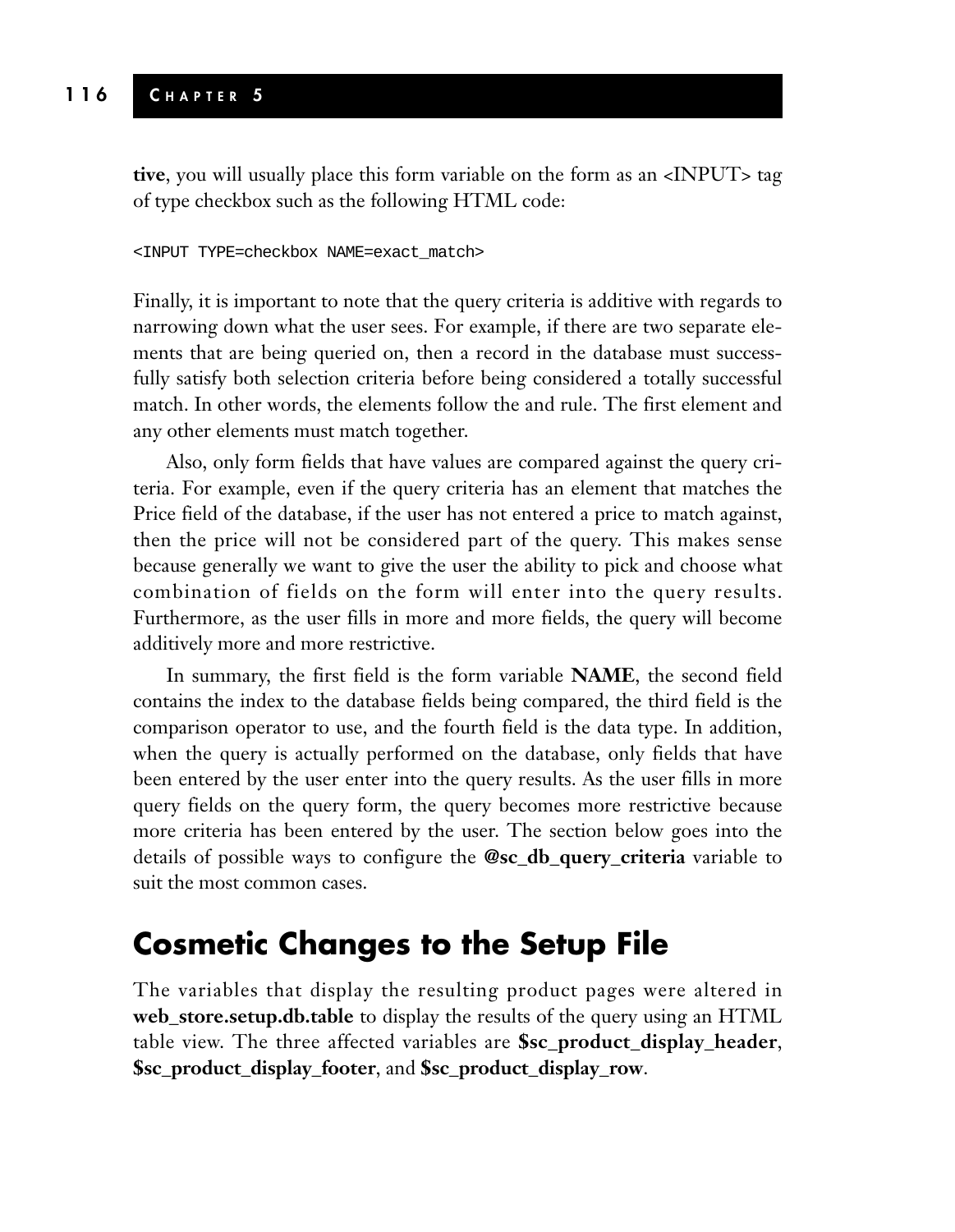**\$sc\_product\_display\_header** is the header of the table The code that configures this variable in the Setup file appears below:

```
$sc_product_display_header = qq!
  <TABLE BORDER = "1">
  <TR>
 <TH>Quantity</TH>
  <TH>%s</TH>
  <TH>%s</TH>
  </TR>!;
```
The table border is set to **1** so that a table border is created. Next, the first table row is defined with **Quantity** plus two other table headers defined as **%s**. The **%s** formats will eventually match the values from **\$sc\_db\_display\_fields** (Image (if appropriate), Description).

**\$sc\_product\_display\_footer** is very simple. All it does is close the table. The code for **\$sc\_product\_display\_footer** follows:

```
$sc_product_display_footer = qq!
</TABLE>!;
```
Finally, **\$sc\_product\_display\_row** contains information about every row from the database that will be displayed. The code for \$sc\_product\_display\_row is defined as follows:

```
$sc_product_display_row = qq~
<TR>
<TD ALIGN = "center"><INPUT TYPE = "text"
            NAME = "item-%s"
            SIZE = "3" MAXLENGTH = "4"><TD><TD ALIGN = "center">%s</TD>
<TD>%s<BR>%s</TD> 
</TR>~SCC 3 BOT
```
The table column has an input tag generated with the name of **item-** plus **%s**. The first **%s** format string of any database query is always a pipe-delimited list of values that uniquely identify the item and which will define the fields of the item that will go into the cart. This pipe-delimited list is defined by the Setup variable **@sc\_db\_index\_for\_defining\_item\_id**. The variable above has two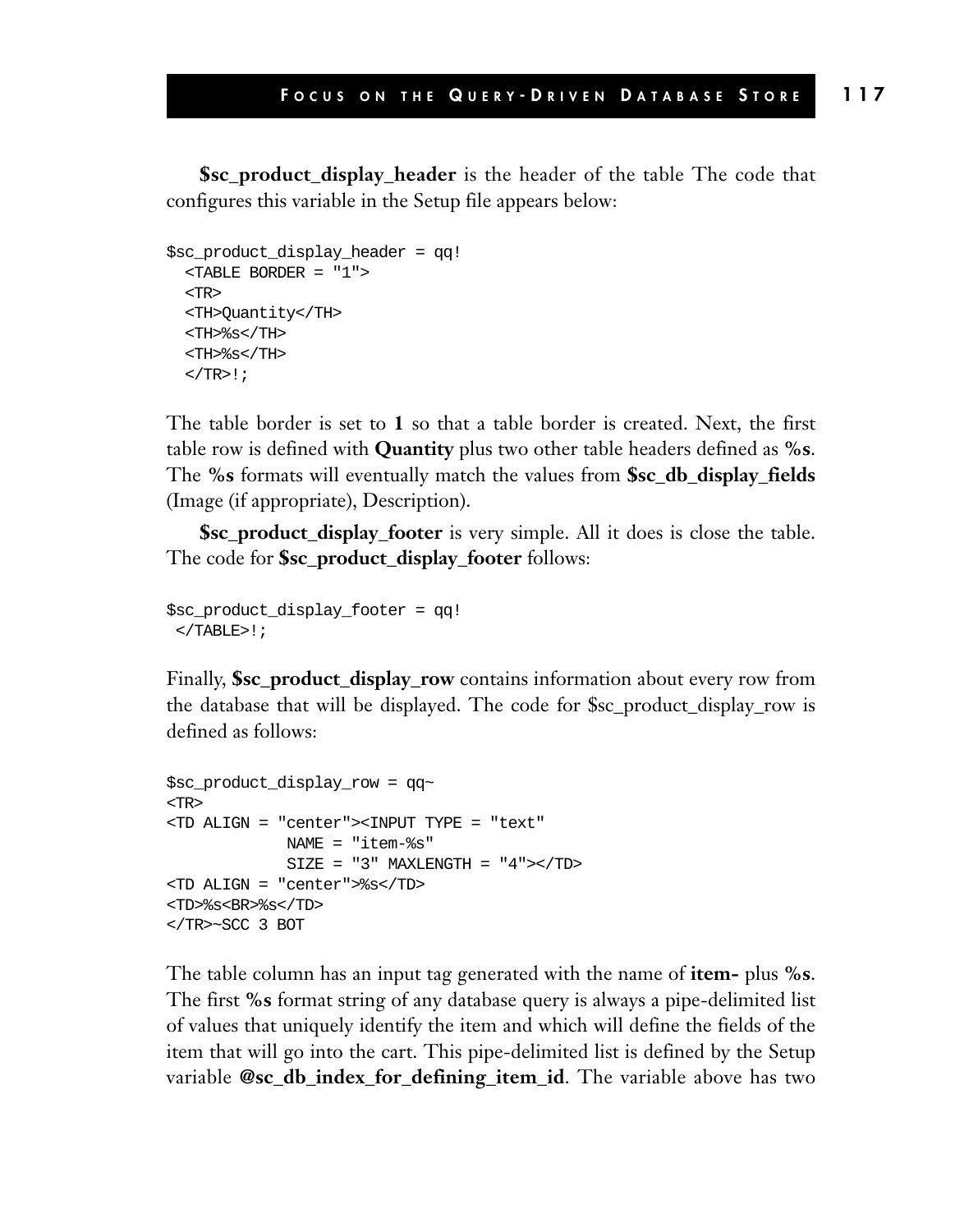#### **118 C HAPTER 5**

more table columns. The first has one database field displayed in it (one **%s**), and the second has two database fields displayed in it (two **%s**) in the format string. The setup variable **@sc\_db\_index\_for\_display** tells the Web store script which database fields map against the **%s** when the row is being displayed. In this case, the three fields are **image\_url**, **description**, and **options**.

That is all you have to do to make sure that the product pages are viewed as simple, plain HTML tables.

# **Creating the Queries**

This section covers the basic queries that most Web stores are configured to handle. The first queries that are covered are the general keyword search on the whole database row and the product category search, since they are the most common database query terms. The subsequent cases covered will show how to deal with data types and the different types of comparisons that can arise when dealing with different data types.

The following query cases assume that the database is set up as described below, using the **%db** associative array discussed in Chapter 4.

| \$db{"product_id"}           | $= 0;$ |
|------------------------------|--------|
| \$db{ "product" }            | $= 1i$ |
| \$db{"expiration_date" }     | $= 2i$ |
| \$db{"price"}                | $= 3i$ |
| $\delta db$ $\{$ "name" $\}$ | $= 4:$ |
| \$db{"image_url"}            | $= 5i$ |
| \$db{"description"}          | $= 6i$ |
| \$db{"options"}              | $= 7i$ |
|                              |        |

#### **Query on a General Keyword**

The first step of any query that you wish to set up is the configuration of query-related form variables. In this case, because we want to do a keyword search, there are three form variables to consider. First, you need to allow users to enter their keywords to search on. Second, you should give users the option to make the search case-sensitive, and third, you should also give users the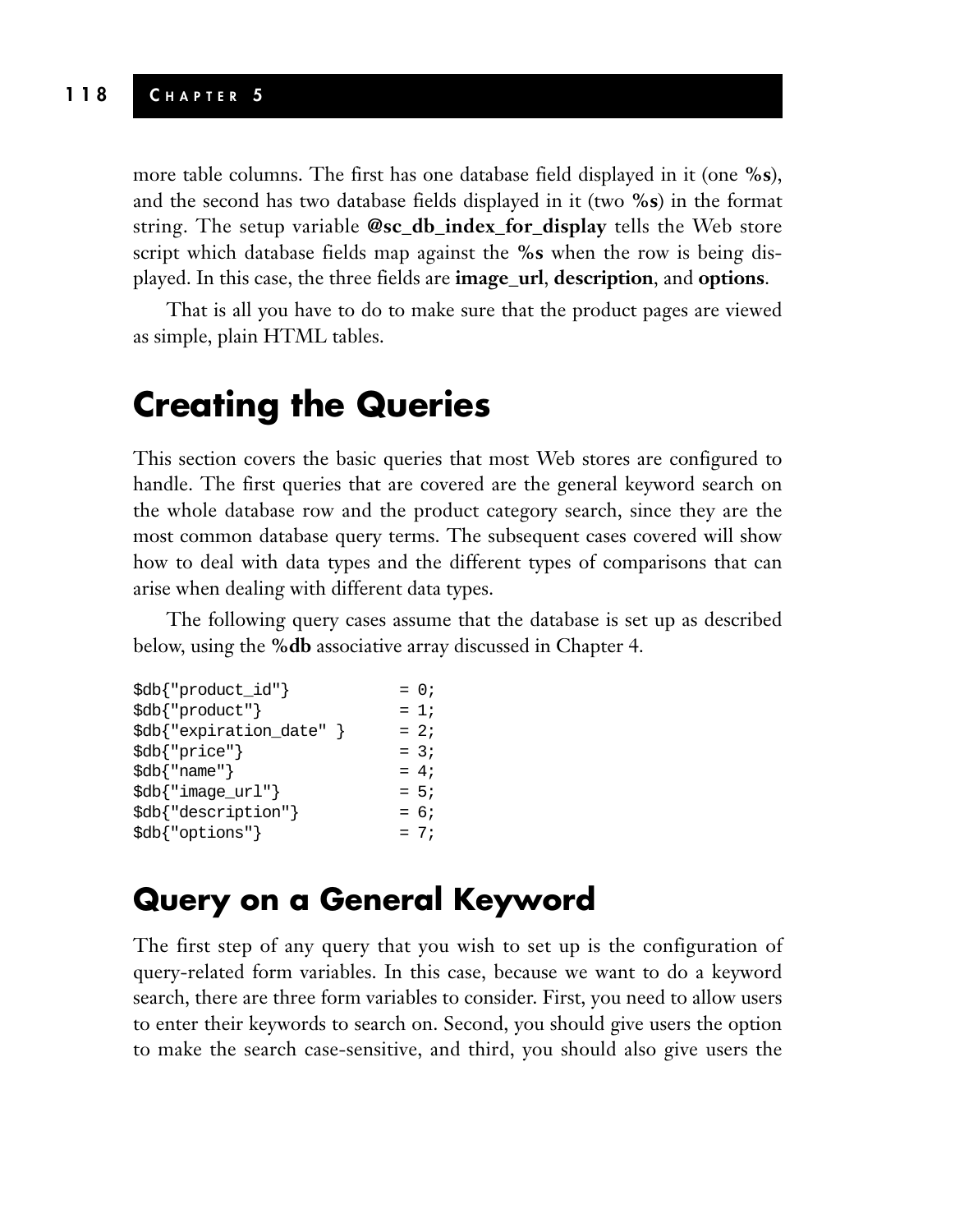option to make the search match whole words only. The following HTML contains a sample definition for these form variables:

```
<INPUT TYPE = "text" NAME = "keywords"
      SIZE = "40" MAXLENGTH = "40">
P<INPUT TYPE=checkbox NAME="exact_match">
Exact Match Search (Whole Words Only)
<P>
<INPUT TYPE=checkbox NAME="case_sensitive">
Case Sensitive Search
<HR>
```
The next step is to set up the **@sc\_db\_query\_criteria** so that there is one element of the array that corresponds to the keyword query. Recall that you only need one element for matching against the **keywords** form variable. The other two form variables are not actually compared they merely modify how string searches are performed by **web\_store.cgi**. Thus, the first field which corresponds to the form variable name will be **keywords**.

The next field must contain a comma-delimited list of all the database fields that a general keyword search should be performed on. Since this is a general keyword search, you will want to match against all the text fields in the database. Thus, this field value should be **0,1,2,3,4,6**. In this example, field number 5 is left out because it is an image URL that should not be searched because an image is a picture, not text. Remember, fields in Perl start counting at 0.

Finally, the operator is set to equal (=) and the data type is set to **string** for doing string-based keyword searches. The resulting **@sc\_db\_query\_criteria** code appears below:

```
@sc_db_query_criteria
     = ("keywords|0,1,2,3,4,6|= |string)
```
#### **Query on a Single Product Category**

Another popular search can be done to let the user choose a specific category of the database to browse. In this case, although only one form variable will be used, there are many different ways to present the choice of several different categories to the user.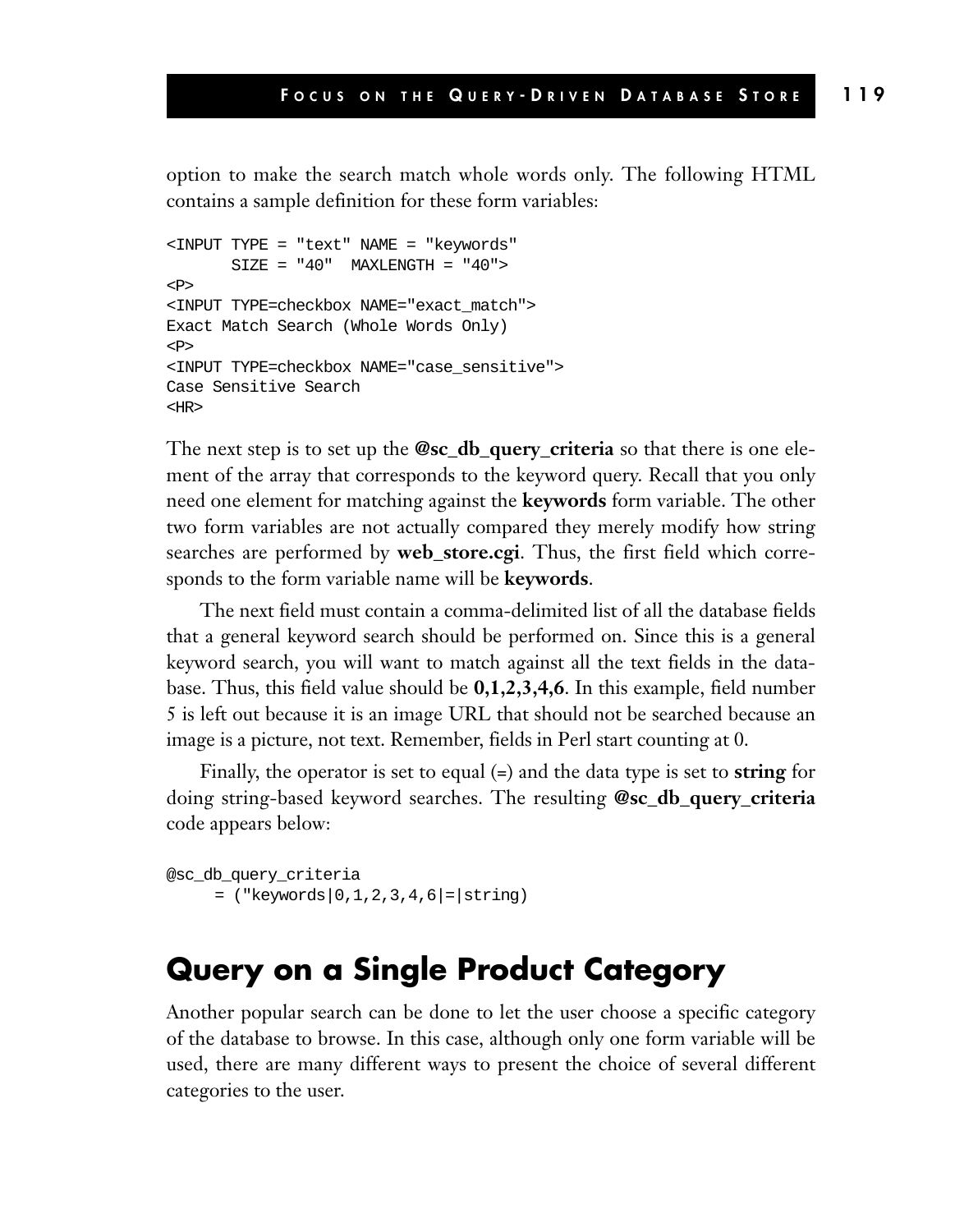One possibility is that you may wish to present the user with a static list of HTML hypertext references to a page representing each product category. This would be represented with the following HTML in the front page and is discussed in Chapter 4:

```
<A HREF=web_store.cgi?cart_id=&product=Vowels>
Vowels</A><BR>
<A HREF=web_store.cgi?cart_id=&product=Letters>
Letters</A><BR>
<A HREF=web_store.cgi?cart_id=&product=Numbers>
Numbers</A>
```
Another possibility is that the user may want to select from a drop-down menu of items as part of a **<SELECT>** tag. This option is presented below:

```
<SELECT NAME=product>
<OPTION VALUE=Vowels>Vowels
<OPTION VALUE=Letters>Letters
<OPTION VALUE=Numbers>Numbers
</SELECT>
```
If neither of these methods will be used, it can suffice to have a standard text **<INPUT>** tag to allow the user to enter a product name just like the keyword search that was discussed above.

Once the HTML form has been coded using the above tags, the **@sc\_db\_query\_criteria** is easy to construct. The form variable name is product. There is only one database field that corresponds to the product category. In our example, the database index of the product category is **1**. Finally, just like the keyword search, the data type is **string** and the comparison operator is equals (=). The code below shows a sample of what **@sc\_db\_query\_criteria** will look like:

```
@sc_db_query_criteria
     = (product |1| = | string);
```
#### **Query on an Exact Value**

Querying on one specific value, such as the price of the product, is similar to the previous query on the product category. First, you need to create a form input tag in order to allow the user to enter a price. This tag is demonstrated below: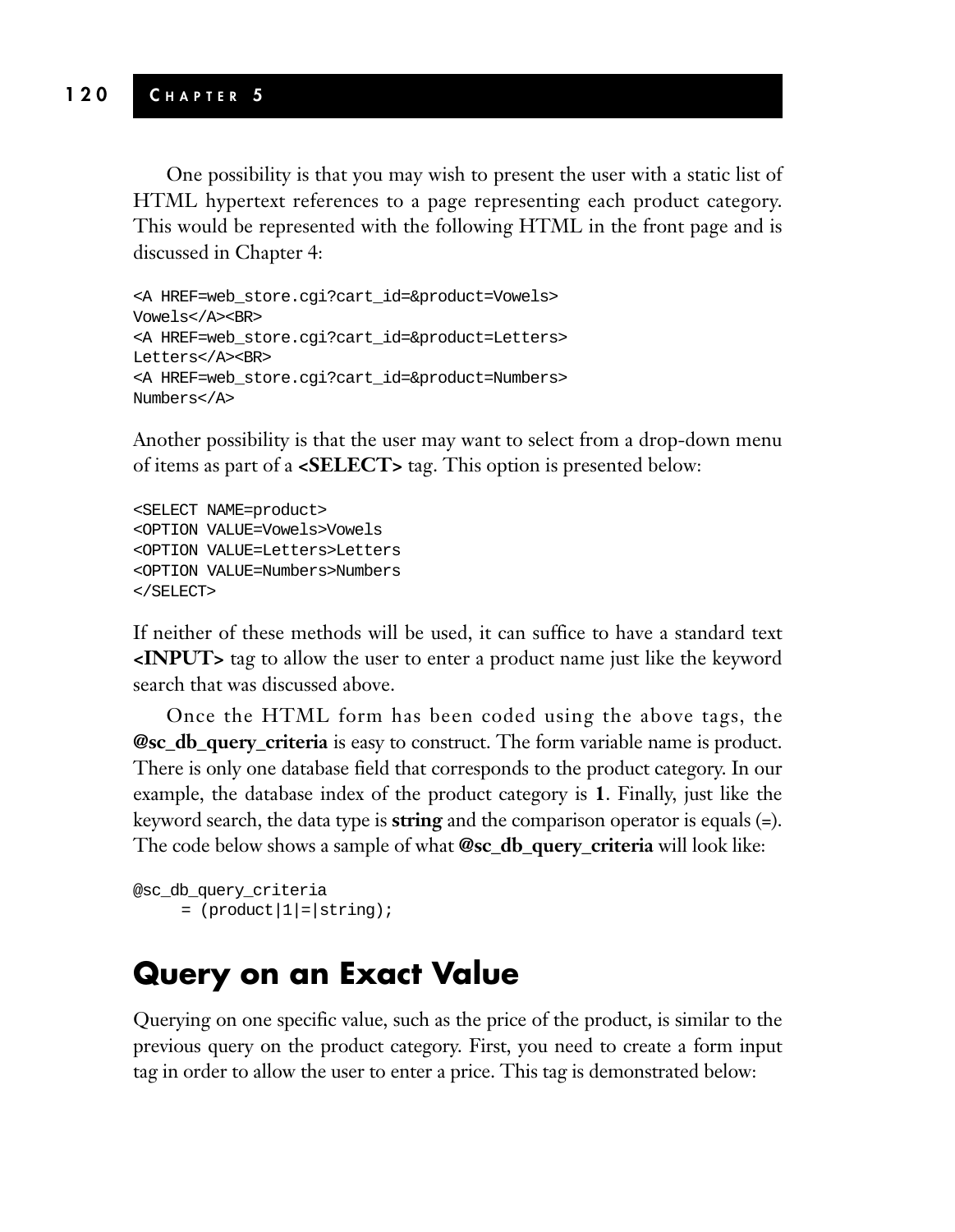```
<INPUT TYPE = "text" NAME = "product_price"
      SIZE = "10" MAXLENGTH = "10"
```
Next, the **@sc\_db\_query\_criteria** element for matching the **product\_price** is created. The first field in the query criteria element is **product\_price**. The second field is **3** because that is the index number of the price field in this database. The third field is equals (=) and the fourth field is **number**, since this query involves a numeric comparison. The code for the **@sc\_db\_query\_criteria** follows:

```
@sc_db_query_criteria
      = (product_price | 3 | = | number);
```
#### **Query on Price Range**

Querying on a price range is a little more complex than checking for one exact value match. Since a range is being compared, this actually involves two separate queries criteria elements. The first checks for the low end of the range, and the second checks for the high end of the range. Thus for checking a price range, you would need to have two form variables as shown below:

```
Lowest Price To Search For:
<INPUT TYPE = "text" NAME = "query_price_low_range"
      SIZE = "10" MAXLENGTH = "10">
Highest Price To Search For:
<INPUT TYPE = "text" NAME = "query_price_high_range"
      SIZE = "10" MAXLENGTH = "10"
```
For each of these form variables, there needs to be a separate element in the query criteria array—one for comparing the low range and another for comparing the high range. The sample **@sc\_db\_query\_criteria** is presented below.

```
@sc_db_query_criteria
     = ("query price low range|3|<=|number",
        "query_price_high_range|3|>=|number");
```
For the first element, the first field is **query\_price\_low\_range** and the second field is **3** to match the price. The comparison operator is  $\leq$  and the data type is **number**. Basically, this corresponds to the statement that the value entered into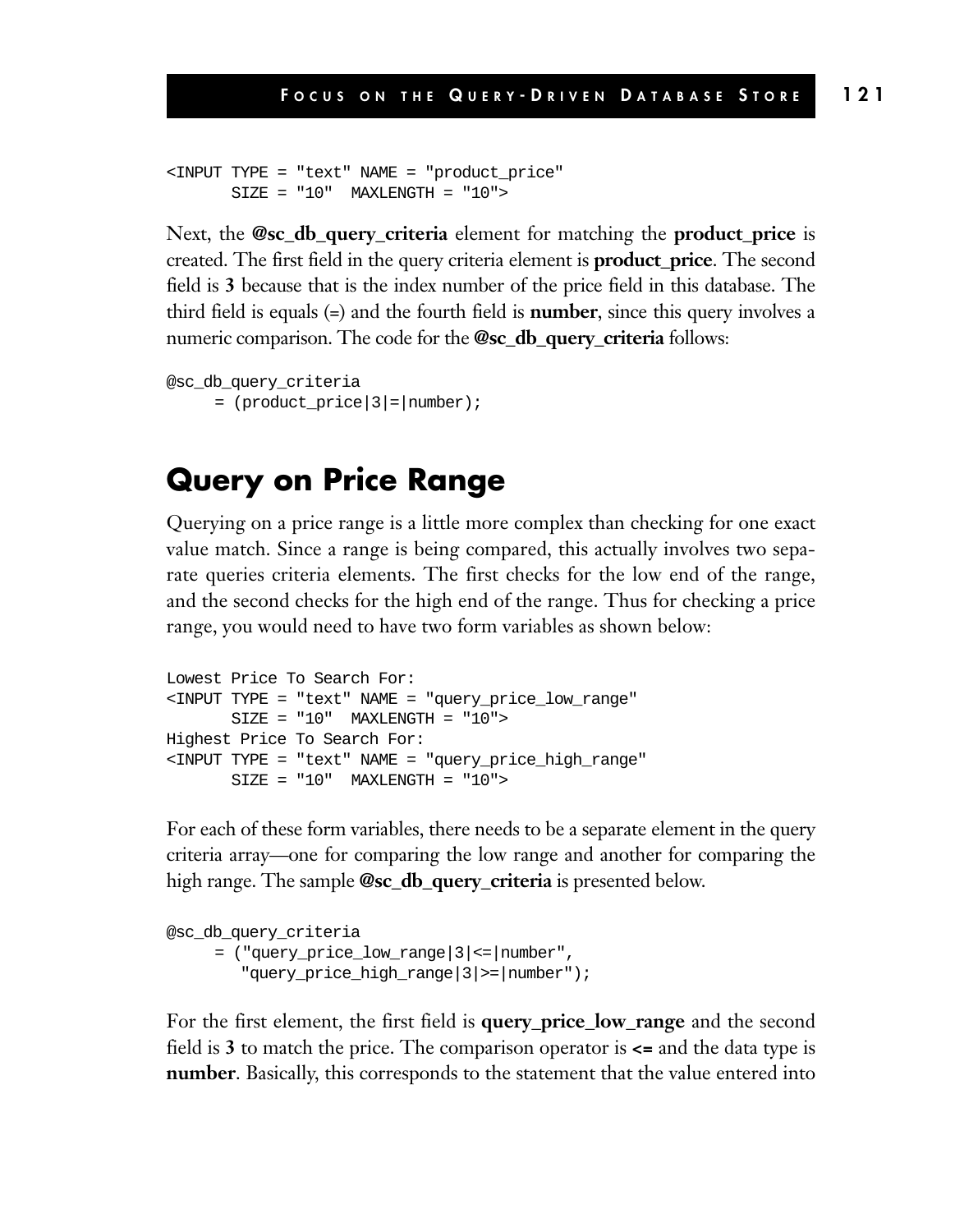#### **122 C HAPTER 5**

the **query\_price\_low\_range** form field must be less than or equal to whatever price is in the record for the product in order to produce a successful match. For example, if the user has entered **10.00** into the low range field, then a product with a price of **5.00** will not match successfully but a product with a price of **15.00** would match successfully. This is correct behavior because the user wanted to make sure that the lowest price that matched was **10.00**.

For the second element, the first field is **query\_price\_high\_range,** and the second field is **3** to match the price. The comparison operator is **>=** and the data type is **number**. This corresponds to the statement that whatever the user has entered into the **query\_price\_high\_range** form field should be greater than or equal to the price for the record in the database in order to produce a successful match.

#### **Query on Date Range**

Producing a query on the date range follows the same basic logic as producing a query on a price range except that the data type will be **date** instead of **number**. An example of a query date range search would be to allow the user to search on the low and high range of an expiration date. Sample HTML to produce the form variables is described as follows:

```
Lowest Expiration Date To Search For:
<INPUT TYPE = "text" NAME = "query_exp_date_low_range"
      SIZE = "10" MAXLENGTH = "10" > <B>RHighest Expiration Date To Search For:
<INPUT TYPE = "text" NAME = "query_exp_date_high_range"
       SIZE = "10" MAXLENGTH = "10" > <b>BR</b>
```
The **@sc\_db\_query\_criteria** would be assigned using the code below:

```
@sc_db_query_criteria
     = ("query_exp_date_low_range|2|<=|date",
     "query_exp_date_high_range|2|>=|date");
```
The first field of each element corresponds to the form variables **query\_exp\_date\_low\_range** and **query\_exp\_high\_range**. The second field is **2**, which corresponds to the expiration date. Finally, the comparisons are done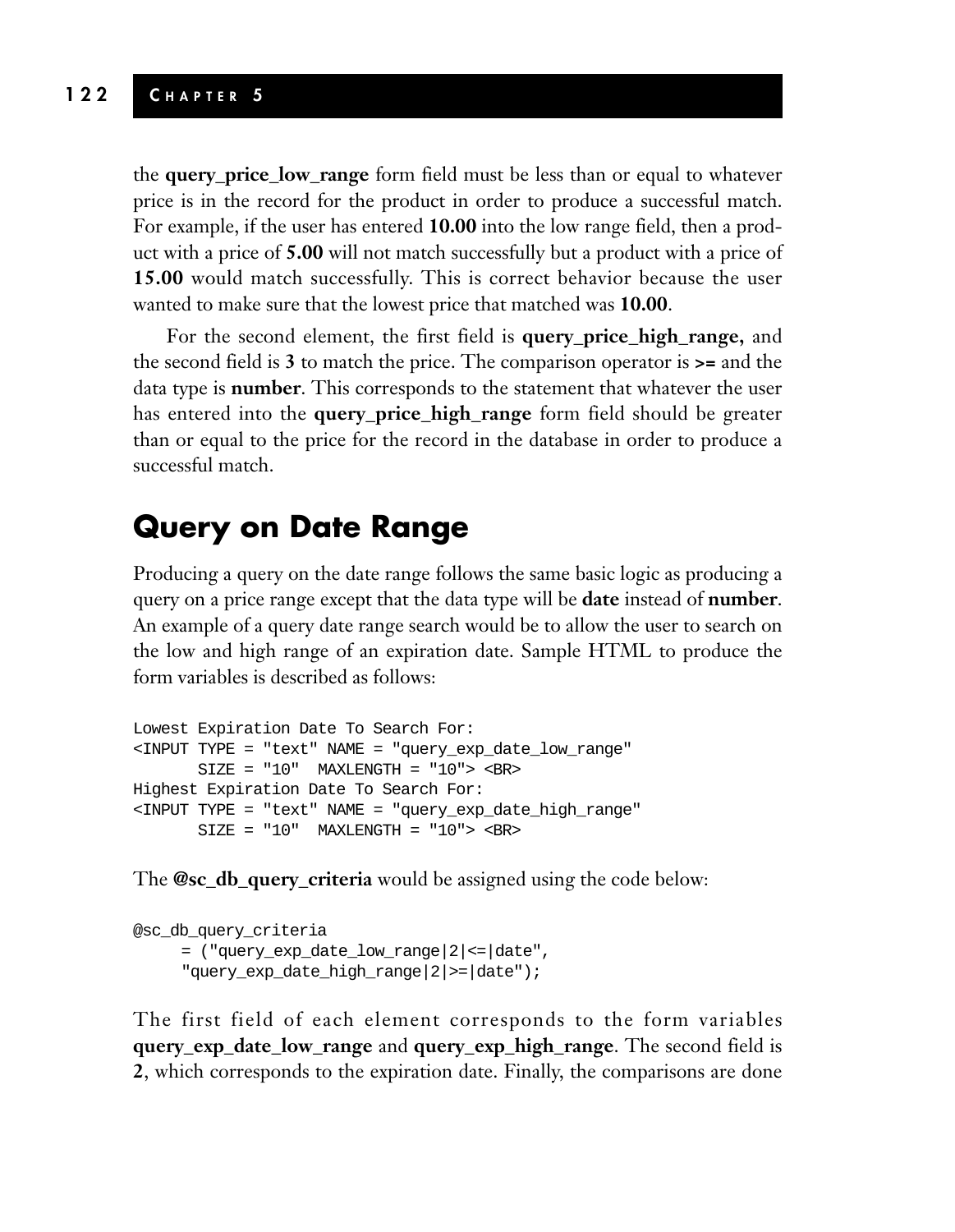based on the **<=** and **>=** operators with a data type of **date**. One example, is that the user could fill in **12/15/96** as the low range for the expiration date. If the database has a record that has an expiration date of **12/1/96**, then this will not produce a successful match because **12/15/96** is not less than or equal to **12/1/96**. However, if the expiration date for a record in the database is **12/17/96**, then this will produce a successful match because **12/15/96** is less than **12/17/96**.



The date query mechanism built into the Web store relies on the fact that dates must be in the format MM/DD/YY where MM is the month, DD is the day, and YY is the year. The Web store also supports four-digit years as well.

## **Query on Multiple Text (String) Fields**

Querying on many string fields is different from the keyword search because instead of querying all the fields at once, the user is allowed to enter specific keywords to match individual fields. The form is more complex as well because there must be multiple <INPUT> tags corresponding to each database field that is being searched. The HTML below contains sample input tags for allowing the user to search separately on **product\_category**, **product\_name**, and **product description**. Also included are field to allow the user to select whether or not the matches in these fields are exact or case sensitive:

```
Product Category:
<INPUT TYPE = "text" NAME = "product_category"
      SIZE = "20" MAXLENGTH = "20"> <BR>
Product Name:
<INPUT TYPE = "text" NAME = "product_name"
      SIZE = "20" MAXLENGTH = "20" > <b>ERS</b>Product Description:
<INPUT TYPE = "text" NAME = "product_description"
      SIZE = "20" MAXLENGTH = "20"P<INPUT TYPE=checkbox NAME="exact_match">
Exact Match Search (Whole Words Only)
P<INPUT TYPE=checkbox NAME="case_sensitive">
Case Sensitive Search
<HR>
```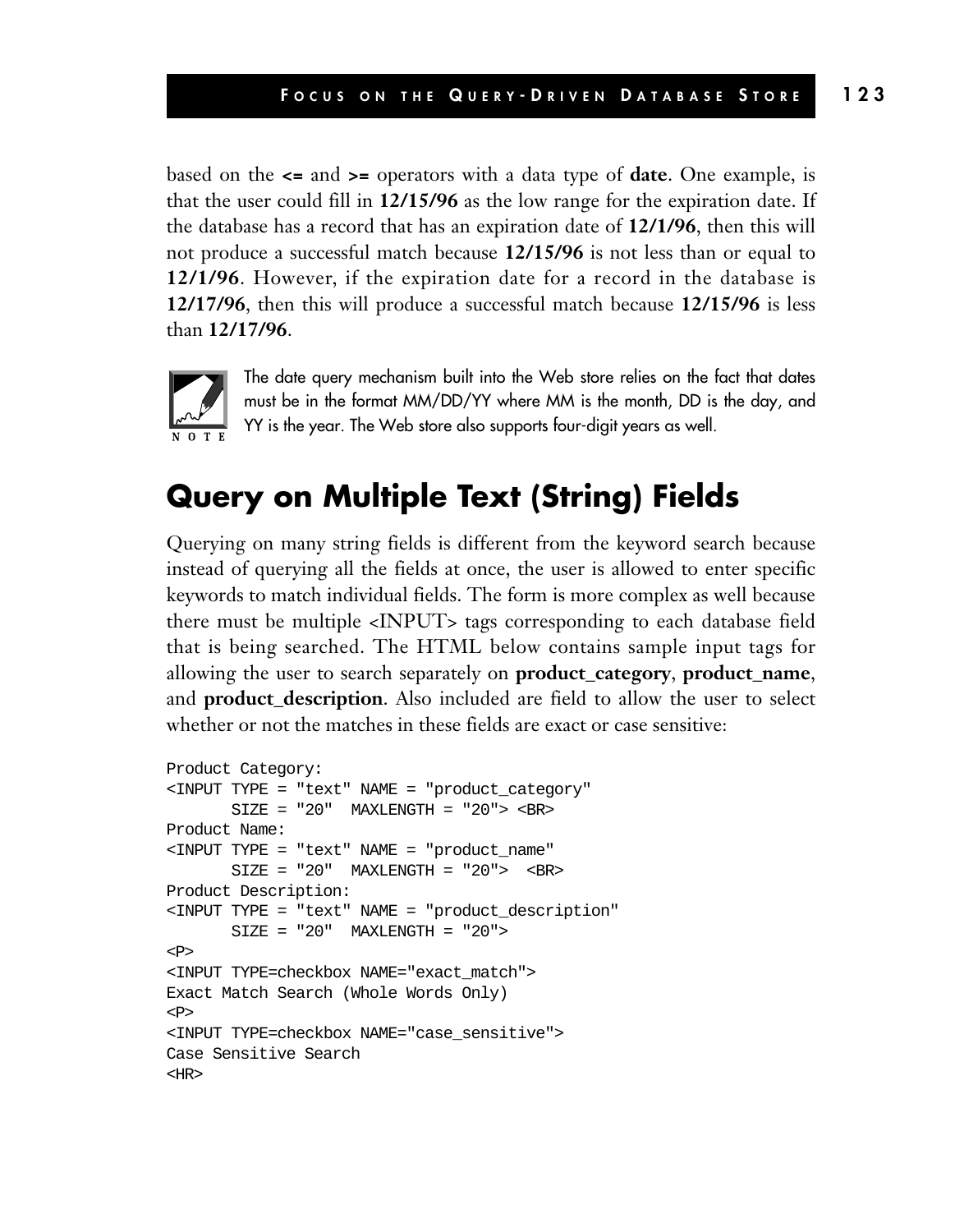The **@sc\_db\_query\_criteria** array must have a separate element for each database field being searched. The sample code for assigning **@sc\_db\_query\_criteria** appears below:

```
@sc_db_query_criteria
     = ("product_category|1|=|string",
     "product_name|4|=|string",
     "product_description|6|=|string");
```
## **Query for Multiple Fields of Different Types**

In the final example of query criteria, all the elements of querying are brought together. This example will include a date range, price range, and a multiplefield keyword search. The HTML form must include the capability to allow the user to enter all this criteria. Sample HTML appears below:

```
Product Category:
<INPUT TYPE = "text" NAME = "product_category"
      SIZE = "20" MAXLENGTH = "20"> <BR>
Product Name:
<INPUT TYPE = "text" NAME = "product_name"
      SIZE = "20" MAXLENGTH = "20"> <BR>
Product Description:
<INPUT TYPE = "text" NAME = "product_description"
      SIZE = "20" MAXLENGTH = "20">
<P>
<INPUT TYPE=checkbox NAME="exact_match">
Exact Match Search (Whole Words Only)
<P>
<INPUT TYPE=checkbox NAME="case_sensitive">
Case Sensitive Search<P>
Lowest Expiration Date To Search For:
<INPUT TYPE = "text" NAME = "query_exp_date_low_range"
      SIZE = "10" MAXLENGTH = "10" > <b>BR</b>Highest Expiration Date To Search For:
<INPUT TYPE = "text" NAME = "query_exp_date_high_range"
       SIZE = "10" MAXLENGTH = "10" > <b>BR</b>Lowest Price To Search For:
<INPUT TYPE = "text" NAME = "query_price_low_range"
       SIZE = "10" MAXLENGTH = "10"
```